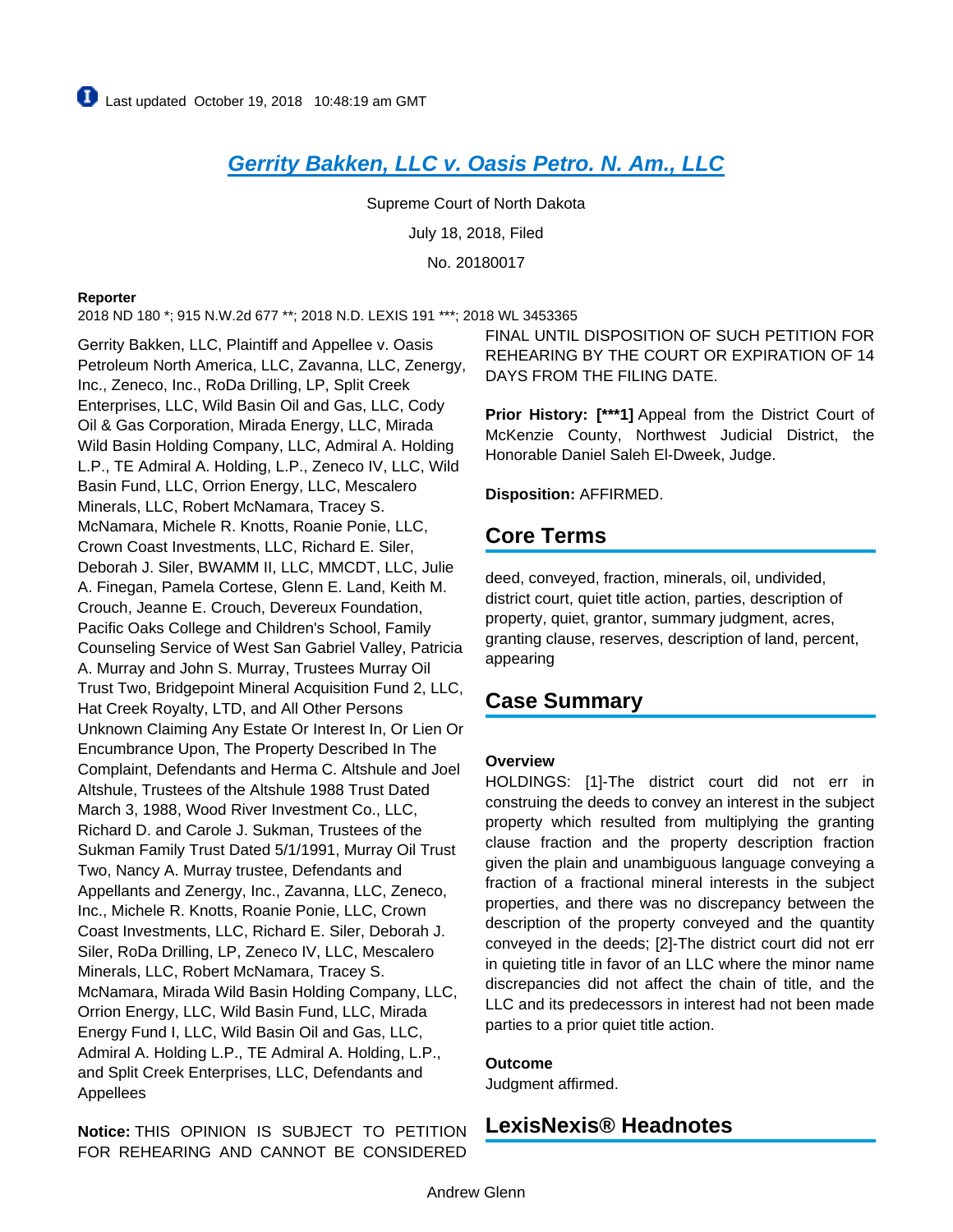entire record.

Civil Procedure > ... > Summary Judgment > Entitlement as Matter of Law > Appropriateness

**[HN1](https://advance.lexis.com/api/document?collection=cases&id=urn:contentItem:5STW-HHP1-JXNB-64BN-00000-00&context=&link=LNHNREFclscc1)**[ ] **Entitlement as Matter of Law, Appropriateness**

Summary judgment is a procedural device for the prompt resolution of a controversy on the merits without a trial if there are no genuine issues of material fact or inferences that can reasonably be drawn from undisputed facts, or if the only issues to be resolved are questions of law.

Civil Procedure > ... > Summary Judgment > Burdens of Proof > Movant Persuasion & Proof

#### **[HN2](https://advance.lexis.com/api/document?collection=cases&id=urn:contentItem:5STW-HHP1-JXNB-64BN-00000-00&context=&link=LNHNREFclscc2)**[ ] **Burdens of Proof, Movant Persuasion & Proof**

A party moving for summary judgment has the burden of showing there are no genuine issues of material fact and the moving party is entitled to judgment as a matter of law.

Civil Procedure > Judgments > Summary Judgment > Evidentiary Considerations

Civil Procedure > Appeals > Summary Judgment Review > Standards of Review

### **[HN3](https://advance.lexis.com/api/document?collection=cases&id=urn:contentItem:5STW-HHP1-JXNB-64BN-00000-00&context=&link=LNHNREFclscc3)**[ ] **Summary Judgment, Evidentiary Considerations**

In determining whether summary judgment was appropriately granted, the Supreme Court of North Dakota must view the evidence in the light most favorable to the party opposing the motion, and that party will be given the benefit of all favorable inferences which can reasonably be drawn from the record. On appeal, the Court decides whether the information available to the district court precluded the existence of a genuine issue of material fact and entitled the moving party to judgment as a matter of law. Whether the district court properly granted summary judgment is a question of law which the Court reviews de novo on the

Real Property Law > Deeds > Construction & Interpretation

### **[HN4](https://advance.lexis.com/api/document?collection=cases&id=urn:contentItem:5STW-HHP1-JXNB-64BN-00000-00&context=&link=LNHNREFclscc4)**[ ] **Deeds, Construction & Interpretation**

Courts interpret deeds in the same manner as they interpret contracts.  $N.D.C.C. \S$  47-09-11. The primary purpose in construing a deed is to ascertain and effectuate the grantor's intent at the time of the conveyance.  $N.D.C.C.$  §  $9-07-03$ . The intent must be ascertained from the writing alone, if possible. [N.D.C.C.](https://advance.lexis.com/api/document?collection=statutes-legislation&id=urn:contentItem:5CP7-WRR1-66WP-P42P-00000-00&context=)  [§ 9-07-04](https://advance.lexis.com/api/document?collection=statutes-legislation&id=urn:contentItem:5CP7-WRR1-66WP-P42P-00000-00&context=). A contract must be construed as a whole to give effect to each provision, if reasonably possible. [N.D.C.C. § 9-07-06](https://advance.lexis.com/api/document?collection=statutes-legislation&id=urn:contentItem:5CP7-WRR1-66WP-P42V-00000-00&context=). If rational arguments can be made in support of contrary positions as to the term, phrase, or clause in question, a deed is ambiguous and a district court may consider extrinsic evidence to determine the parties' intent.

Civil Procedure > Appeals > Standards of Review > De Novo Review

Real Property Law > Deeds > Construction & Interpretation

Civil Procedure > Appeals > Standards of Review > Questions of Fact & Law

### **[HN5](https://advance.lexis.com/api/document?collection=cases&id=urn:contentItem:5STW-HHP1-JXNB-64BN-00000-00&context=&link=LNHNREFclscc5)**[ ] **Standards of Review, De Novo Review**

Whether a deed is ambiguous is a question of law, which is fully reviewable on appeal.

Real Property Law > Deeds > Construction & Interpretation

#### **[HN6](https://advance.lexis.com/api/document?collection=cases&id=urn:contentItem:5STW-HHP1-JXNB-64BN-00000-00&context=&link=LNHNREFclscc6)**[ ] **Deeds, Construction & Interpretation**

When there is a discrepancy in a deed between the specific description of the property conveyed and an expression of the quantity conveyed, the specific description is controlling.

Real Property Law > Deeds > Construction & Interpretation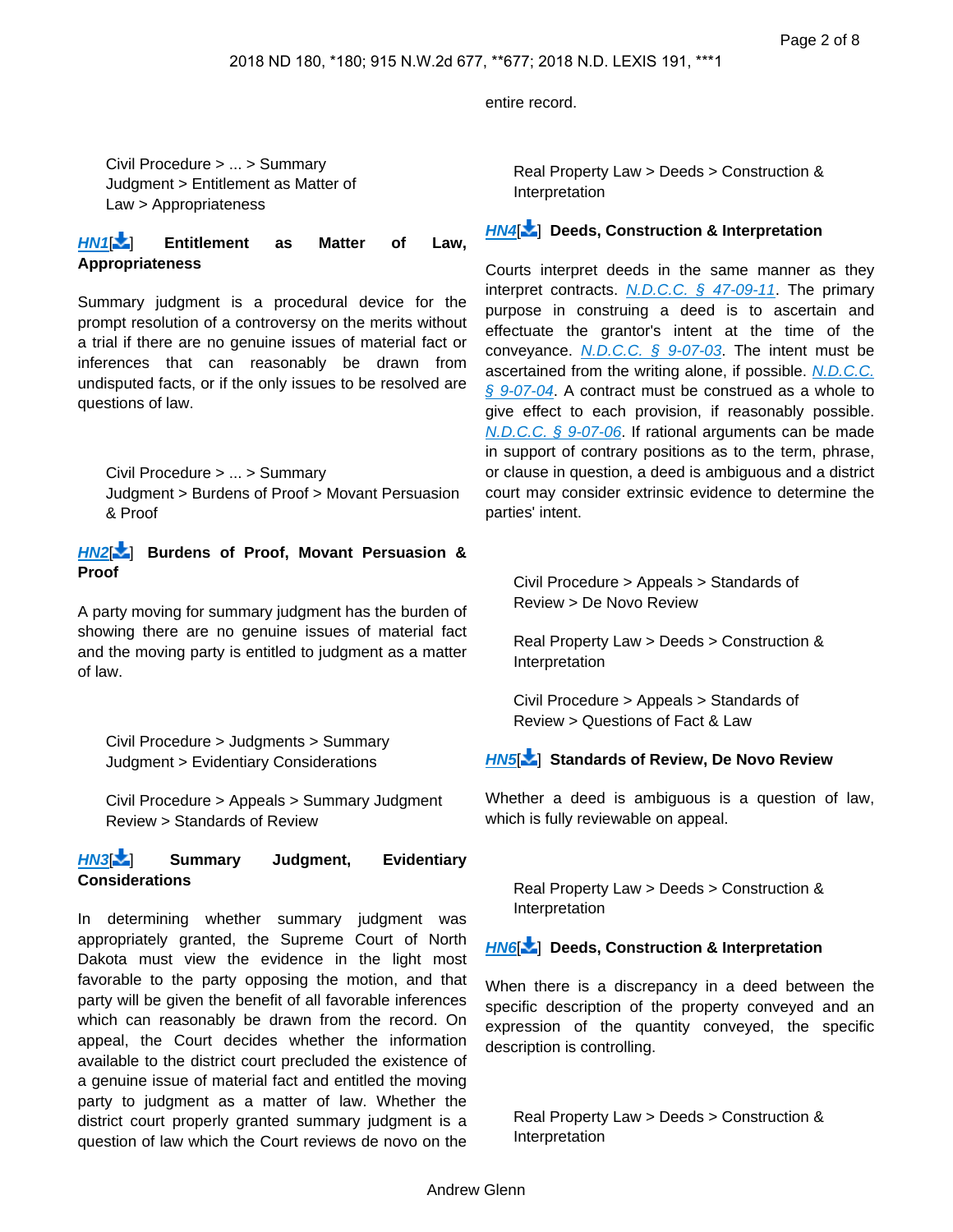Real Property Law > Deeds > Types of Deeds > Mineral Deeds

#### **[HN7](https://advance.lexis.com/api/document?collection=cases&id=urn:contentItem:5STW-HHP1-JXNB-64BN-00000-00&context=&link=LNHNREFclscc7)**[ ] **Deeds, Construction & Interpretation**

If the deed reserves a fraction of the minerals under the land conveyed, then the deed reserves a fraction of the part of the mineral estate actually owned by the grantor and conveyed in the deed, but if the deed reserves a fraction of the minerals under the land described, the deed reserves a fraction of the minerals under the entire physical tract, regardless of the part of the mineral estate actually conveyed.

Real Property Law > Deeds > Construction & Interpretation

Real Property Law > Deeds > Types of Deeds > Mineral Deeds

### **[HN8](https://advance.lexis.com/api/document?collection=cases&id=urn:contentItem:5STW-HHP1-JXNB-64BN-00000-00&context=&link=LNHNREFclscc8)**[ ] **Deeds, Construction & Interpretation**

Case law does not hold that the language following described lands renders any fraction immediately preceding a property description subject to a deed's granting clause irrelevant to defining the interest conveyed. Case law may support the proposition that a reservation of an interest in property as a whole can apply to property beyond the more limited estate conveyed.

<span id="page-2-0"></span>Real Property Law > Title Quality > Adverse Claim Actions > Quiet Title Actions

### **[HN9](https://advance.lexis.com/api/document?collection=cases&id=urn:contentItem:5STW-HHP1-JXNB-64BN-00000-00&context=&link=LNHNREFclscc9)**[ ] **Adverse Claim Actions, Quiet Title Actions**

The law presumes that differently spelled names refer to the same person when they sound alike or when common usage has by corruption or abbreviation made their pronunciation identical.

Real Property Law > Title Quality > Adverse Claim Actions > Quiet Title Actions

### **[HN10](https://advance.lexis.com/api/document?collection=cases&id=urn:contentItem:5STW-HHP1-JXNB-64BN-00000-00&context=&link=LNHNREFclscc10)**[\[](#page-6-0) ] **Adverse Claim Actions, Quiet Title Actions**

A quiet title or declaratory judgment is not binding on any persons having interests in leases and wells who were not made parties to the action.

Real Property Law > Title Quality > Adverse Claim Actions > Quiet Title Actions

### **[HN11](https://advance.lexis.com/api/document?collection=cases&id=urn:contentItem:5STW-HHP1-JXNB-64BN-00000-00&context=&link=LNHNREFclscc11)**[\[](#page-6-1) ] **Adverse Claim Actions, Quiet Title Actions**

Unless one is a party to a quiet title proceeding or in privity with those who are parties to an action, he cannot be bound by the judgment in that action. However, the privity doctrine cannot be applied if the rights to property were acquired by the person sought to be bound before the adjudication.

<span id="page-2-1"></span>Civil Procedure > ... > Joinder of Parties > Compulsory Joinder > Necessary Parties

Real Property Law > Title Quality > Adverse Claim Actions > Quiet Title Actions

#### **[HN12](https://advance.lexis.com/api/document?collection=cases&id=urn:contentItem:5STW-HHP1-JXNB-64BN-00000-00&context=&link=LNHNREFclscc12)**[\[](#page-6-2) ] **Compulsory Joinder, Necessary Parties**

In a quiet title action all persons appearing of record to have a possible claim or interest in the land involved should be made parties.

Civil Procedure > ... > Joinder of Parties > Compulsory Joinder > Necessary Parties

### **[HN13](https://advance.lexis.com/api/document?collection=cases&id=urn:contentItem:5STW-HHP1-JXNB-64BN-00000-00&context=&link=LNHNREFclscc13)**[\[](#page-6-3) ] **Compulsory Joinder, Necessary Parties**

<span id="page-2-2"></span>[N.D. R. Civ. P. 19](https://advance.lexis.com/api/document?collection=statutes-legislation&id=urn:contentItem:4FY5-9BM0-R03M-M3D6-00000-00&context=) allows a motion by any party, and the court on its own motion, to add necessary parties.

Civil Procedure > Judgments > Relief From Judgments > General Overview

### **[HN14](https://advance.lexis.com/api/document?collection=cases&id=urn:contentItem:5STW-HHP1-JXNB-64BN-00000-00&context=&link=LNHNREFclscc14)**[\[](#page-6-4) ] **Judgments, Relief From Judgments**

A non-party may maintain a suit to set aside the allegedly damaging judgment if he has an interest which is jeopardized by enforcement of the judgment and the circumstances support a present grant of relief.

<span id="page-2-3"></span>Civil Procedure > ... > Joinder of Parties > Compulsory Joinder > Necessary Parties

Real Property Law > Title Quality > Adverse Claim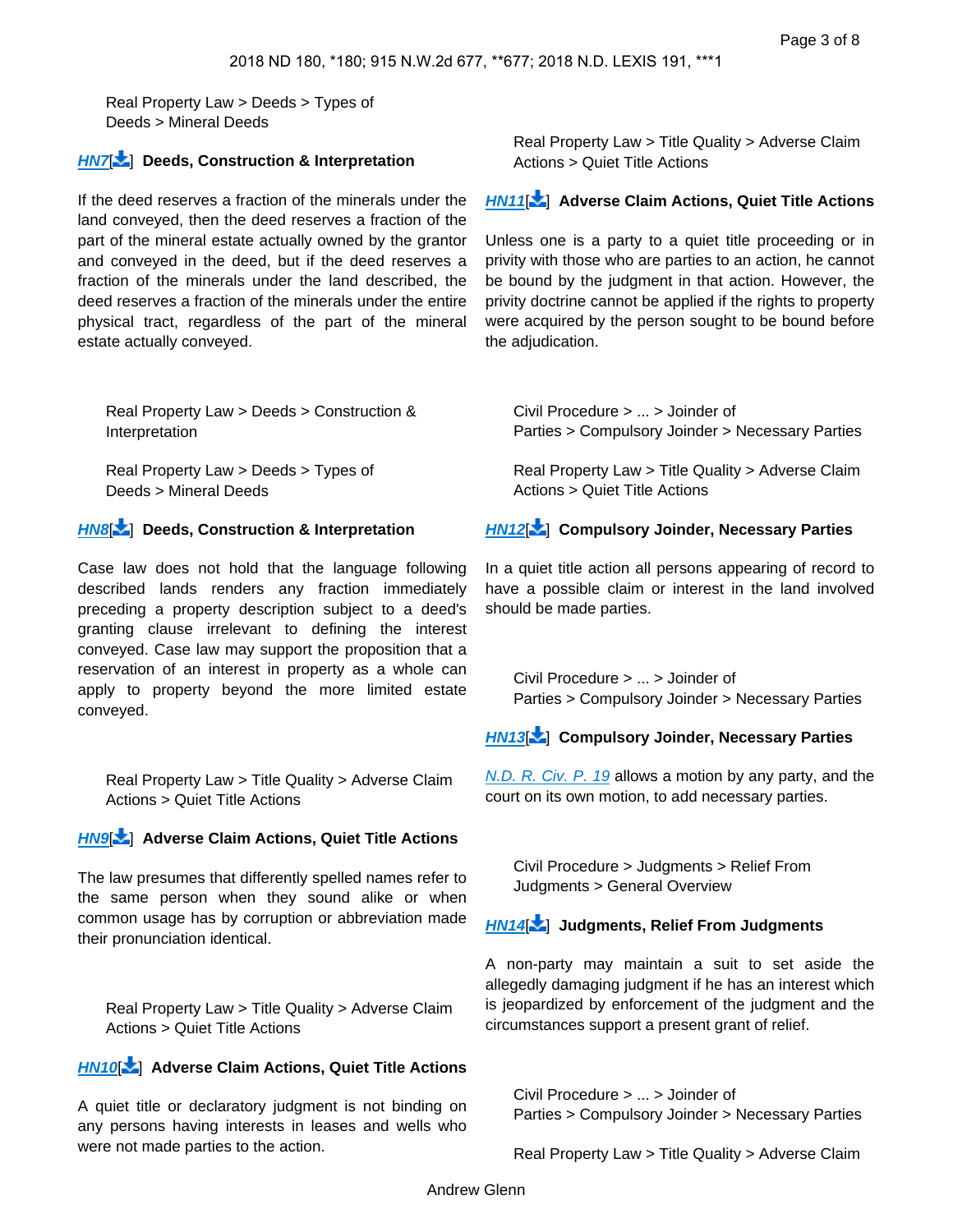Actions > Quiet Title Actions

#### **[HN15](https://advance.lexis.com/api/document?collection=cases&id=urn:contentItem:5STW-HHP1-JXNB-64BN-00000-00&context=&link=LNHNREFclscc15)**[ [\]](#page-7-0) **Compulsory Joinder, Necessary Parties**

Parties to a quiet title action that does not name all necessary parties would be well advised to move for joinder under [N.D. R. Civ. P. 19](https://advance.lexis.com/api/document?collection=statutes-legislation&id=urn:contentItem:4FY5-9BM0-R03M-M3D6-00000-00&context=) so title can actually be quieted.

**Counsel:** Andrew K. Glenn (argued) and Karen L. Spaulding (on brief), Denver, Colorado, David P. Bolda (on brief), Highland, Utah, and Kerrie L. Farrell (appeared), Bismarck, North Dakota, for plaintiff and appellee Gerrity Bakken, LLC.

Ariston E. Johnson (argued), Watford City, North Dakota, for defendants and appellants Herma C. Altshule and Joel Altshule, Trustees of the Altshule 1988 Trust Dated March 3, 1988, Wood River Investment Co., LLC, Richard D. and Carole J. Sukman, Trustees of the Sukman Family Trust Dated 5/1/1991, and Murray Oil Trust Two, Nancy A. Murray trustee.

Lawrence Bender (on brief), Bismarck, North Dakota, for defendants and appellees Zenergy, Inc., Zavanna, LLC, Zeneco, Inc., Michele R. Knotts, Roanie Ponie, LLC, Crown Coast Investments, LLC, Richard E. Siler, Deborah J. Siler, RoDa Drilling, LP, Zeneco IV, LLC, Mescalero Minerals, LLC, Robert McNamara, Tracey S. McNamara, Mirada Wild Basin Holding Company, LLC, Orrion Energy, LLC, Wild Basin Fund, LLC, Mirada Energy Fund I, LLC, Wild Basin Oil and Gas, LLC, Admiral A. Holding L.P., TE Admiral **[\*\*\*2]** A. Holding, L.P., and Split Creek Enterprises, LLC.

**Judges:** Jerod E. Tufte, Daniel J. Crothers, Lisa Fair McEvers, Jon J. Jensen, Gerald W. VandeWalle, C.J. Opinion of the Court by Tufte, Justice.

**Opinion by:** Jerod E. Tufte

# **Opinion**

#### **[\*\*680] Tufte, Justice**.

 **[\*P1]** Herma Altshule and others ("Altshule defendants") appeal from a judgment in a quiet title action construing two mineral deeds in favor of Gerrity Bakken, LLC. Because the district court did not err in its construction of the deeds and in quieting title, we affirm the judgment.

 **[\*P2]** This case involves two mineral deeds issued by Alice Rozan to Gustave Goldstein and William Murray in 1964. At the time, Rozan owned the following interests in McKenzie Country land relevant to this case: "An undivided 1/2 interest in and to all of the oil, gas and other minerals in and under . . . [property description]"; "An undivided 10/200th interest in and to all of the oil, gas and other minerals in and under . . . [property description]"; and "An undivided 1/3 interest in and to all of the oil, gas and other minerals in and under . . . [property description]."

 **[\*P3]** Rozan conveyed the following to Goldstein:

[A]n undivided one-eighth (1/8th) interest in and to all of the oil, gas . . . and other **[\*\*\*3]** minerals in and under and that may be produced from the following described lands . . .

[other property not at issue here]

An undivided 10/200th interest in and to all of the oil, gas and other minerals in and under . . . [property description.]

An undivided 1/2 interest in and to all of the oil, gas and other minerals in and under . . . [property description].

 **[\*P4]** Rozan conveyed the following to Murray:

[A]n undivided three-fortieths (3/40ths) interest in and to all of the oil, gas . . . and other minerals in and under and that may be produced from the following described lands . . .

[other property not at issue here]

An undivided 10/200th interest in and to all of the oil, gas and other minerals in and under . . . [property description.]

An undivided 1/2 interest in and to all of the oil, gas and other minerals in and under . . . [property description].

 **[\*P5]** Through numerous conveyances over the years, the Altshule defendants, Devereaux Foundation, and Pacific Oaks College and Children's School succeeded to part of the interests of Goldstein and Murray. In 2011 Pacific Oaks College and Children's School and Devereux Foundation granted oil and gas leases to Robert Gerrity, who assigned his interests **[\*\*\*4]** to various companies culminating in Gerrity Bakken holding the leases. All conveyances and assignments were duly recorded.

 **[\*P6]** After production began on the property, Pacific Oaks College and Children's School, Devereux Foundation, and others brought a quiet title action in 2013 naming as defendants the Altshule defendants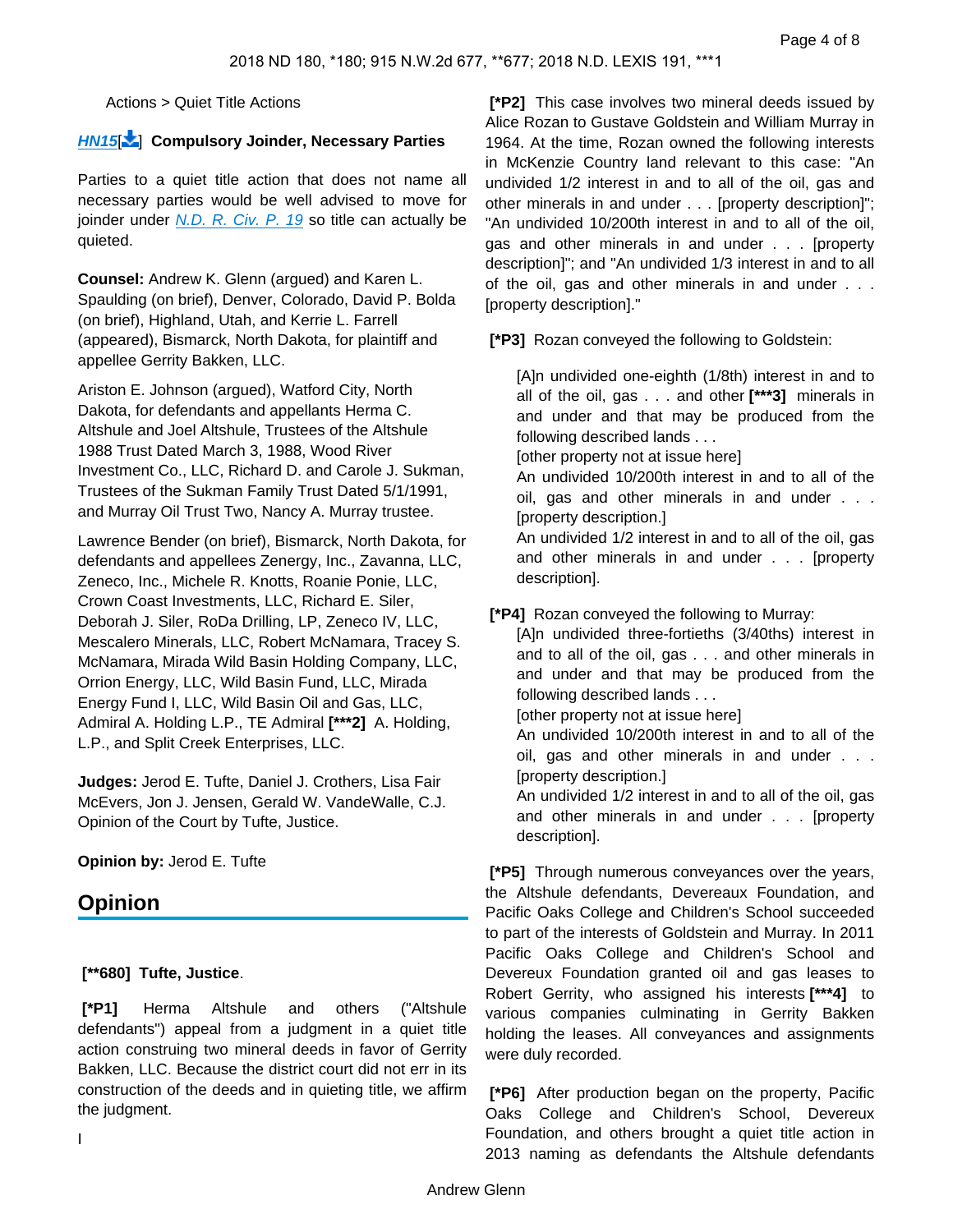and others. Gerrity Bakken was not named as a party, nor was Gerrity or any intermediate holder of the leases. The amended complaint also did not include as defendants "'[a]ll other persons unknown **[\*\*681]**  claiming any estate or interest in, or lien or encumbrance upon, the property described in the complaint."  $N.D.C.C. \S$  32-17-05 ("In an action to determine adverse claims, all persons appearing of record to have estates or interests in, or liens or encumbrances upon, the property, and all persons in possession, may be joined as defendants."). The parties argued about the extent of the interests Rozan conveyed to Goldstein and Murray in the 1964 mineral deeds. The district court granted the defendants' motion for summary judgment, concluding:

The unambiguous intent of Alice F. Rozan in making the Murray Deed and the Goldstein Deed was to convey the fraction stated in the granting clause of each **[\*\*\*5]** deed (three-fortieths as to the Murray Deed and one-eighth as to the Goldstein Deed) as to the whole of each property legally described thereafter.

 **[\*P7]** Shortly after judgment was entered in the 2013 quiet title action, Gerrity Bakken commenced this second quiet title action against the Altshule defendants, other persons of record, and "all other persons unknown claiming" an interest in the property, seeking an interpretation of the Goldstein and Murray deeds. The district court granted summary judgment in favor of Gerrity Bakken, and arrived at a conclusion different from that reached by the court in the 2013 action:

Every term of the deed must be given effect, if possible. Therefore, the 1/8th interest granted to Gustave Goldstein needs to be reduced by the subsequent fractions, namely 10/200ths and 1/2 in the legal descriptions. Likewise, the 3/40th interest granted to William S. Murray needs to be reduced by 10/200ths and l/2 in the legal descriptions.

II

 **[\*P8]** Our standard for reviewing summary judgments is well-established:

**[HN1](https://advance.lexis.com/api/document?collection=cases&id=urn:contentItem:5STW-HHP1-JXNB-64BN-00000-00&context=&link=clscc1)<sup>[4]</sup>** Summary judgment is a procedural device for the prompt resolution of a controversy on the merits without a trial if there are no genuine issues of material fact or inferences **[\*\*\*6]** that can reasonably be drawn from undisputed facts, or if the only issues to be resolved are questions of law. **[HN2](https://advance.lexis.com/api/document?collection=cases&id=urn:contentItem:5STW-HHP1-JXNB-64BN-00000-00&context=&link=clscc2)<sup>[4]</sup>** A party moving for summary judgment has the burden of showing there are no genuine issues

of material fact and the moving party is entitled to judgment as a matter of law. **[HN3](https://advance.lexis.com/api/document?collection=cases&id=urn:contentItem:5STW-HHP1-JXNB-64BN-00000-00&context=&link=clscc3)<sup>[4]</sup>]** In determining whether summary judgment was appropriately granted, we must view the evidence in the light most favorable to the party opposing the motion, and that party will be given the benefit of all favorable inferences which can reasonably be drawn from the record. On appeal, this Court decides whether the information available to the district court precluded the existence of a genuine issue of material fact and entitled the moving party to judgment as a matter of law. Whether the district court properly granted summary judgment is a question of law which we review de novo on the entire record.

### [Arnegard v. Arnegard Twp., 2018 ND 80, ¶ 18, 908](https://advance.lexis.com/api/document?collection=cases&id=urn:contentItem:5RXP-YW11-FH4C-X2X3-00000-00&context=)  [N.W.2d 737](https://advance.lexis.com/api/document?collection=cases&id=urn:contentItem:5RXP-YW11-FH4C-X2X3-00000-00&context=) (quoting [Poppe v. Stockert, 2015 ND 252, ¶](https://advance.lexis.com/api/document?collection=cases&id=urn:contentItem:5H4R-H8T1-F04H-M002-00000-00&context=)  [4, 870 N.W.2d 187](https://advance.lexis.com/api/document?collection=cases&id=urn:contentItem:5H4R-H8T1-F04H-M002-00000-00&context=)).

 **[\*P9]** The Altshule defendants argue the district court erred in interpreting the 1964 deeds from Rozan to Goldstein and Murray. In Johnson v. Shield, 2015 ND [200, ¶ 7, 868 N.W.2d 368](https://advance.lexis.com/api/document?collection=cases&id=urn:contentItem:5GNP-G3V1-F04H-M01H-00000-00&context=), we explained:

**[HN4](https://advance.lexis.com/api/document?collection=cases&id=urn:contentItem:5STW-HHP1-JXNB-64BN-00000-00&context=&link=clscc4)<sup>{</sup>** ) We interpret deeds in the same manner as we interpret contracts.  $N.D.C.C.$  § 47-09-11. The primary purpose in construing a deed is to ascertain and effectuate the grantor's intent **[\*\*\*7]** at the time of the conveyance. Wagner v. Crossland Constr. [Co., Inc., 2013 ND 219, ¶ 8, 840 N.W.2d 81](https://advance.lexis.com/api/document?collection=cases&id=urn:contentItem:59X7-FT31-F04H-M032-00000-00&context=); [N.D.C.C. § 9-07-03](https://advance.lexis.com/api/document?collection=statutes-legislation&id=urn:contentItem:5CP7-WRR1-66WP-P42M-00000-00&context=). The intent **[\*\*682]** must be ascertained from the writing alone, if possible. [N.D.C.C. § 9-07-04](https://advance.lexis.com/api/document?collection=statutes-legislation&id=urn:contentItem:5CP7-WRR1-66WP-P42P-00000-00&context=). A contract must be construed as a whole to give effect to each provision, if reasonably possible. [N.D.C.C. § 9-07-06](https://advance.lexis.com/api/document?collection=statutes-legislation&id=urn:contentItem:5CP7-WRR1-66WP-P42V-00000-00&context=). If rational arguments can be made in support of contrary positions as to the term, phrase, or clause in question, a deed is ambiguous and a district court may consider extrinsic evidence to determine the parties' intent. In re Estate of Dionne, 2009 ND 172,  $\P$  16, 772 N.W.2d 891. **[HN5](https://advance.lexis.com/api/document?collection=cases&id=urn:contentItem:5STW-HHP1-JXNB-64BN-00000-00&context=&link=clscc5)** $\hat{\uparrow}$ ] Whether a deed is ambiguous is a question of law, which is fully reviewable on appeal. Wagner, at 18.

 The Altshule defendants argue the 1/8th and 3/40ths fractions in the granting clauses should be applied to 100 percent of the property described in the deeds. Gerrity Bakken argues, and the district court concluded, that the fraction in each granting clause must be applied to the fractions qualifying the individual descriptions of the property interests conveyed by the granting clause. We agree with Gerrity Bakken and the district court that the deeds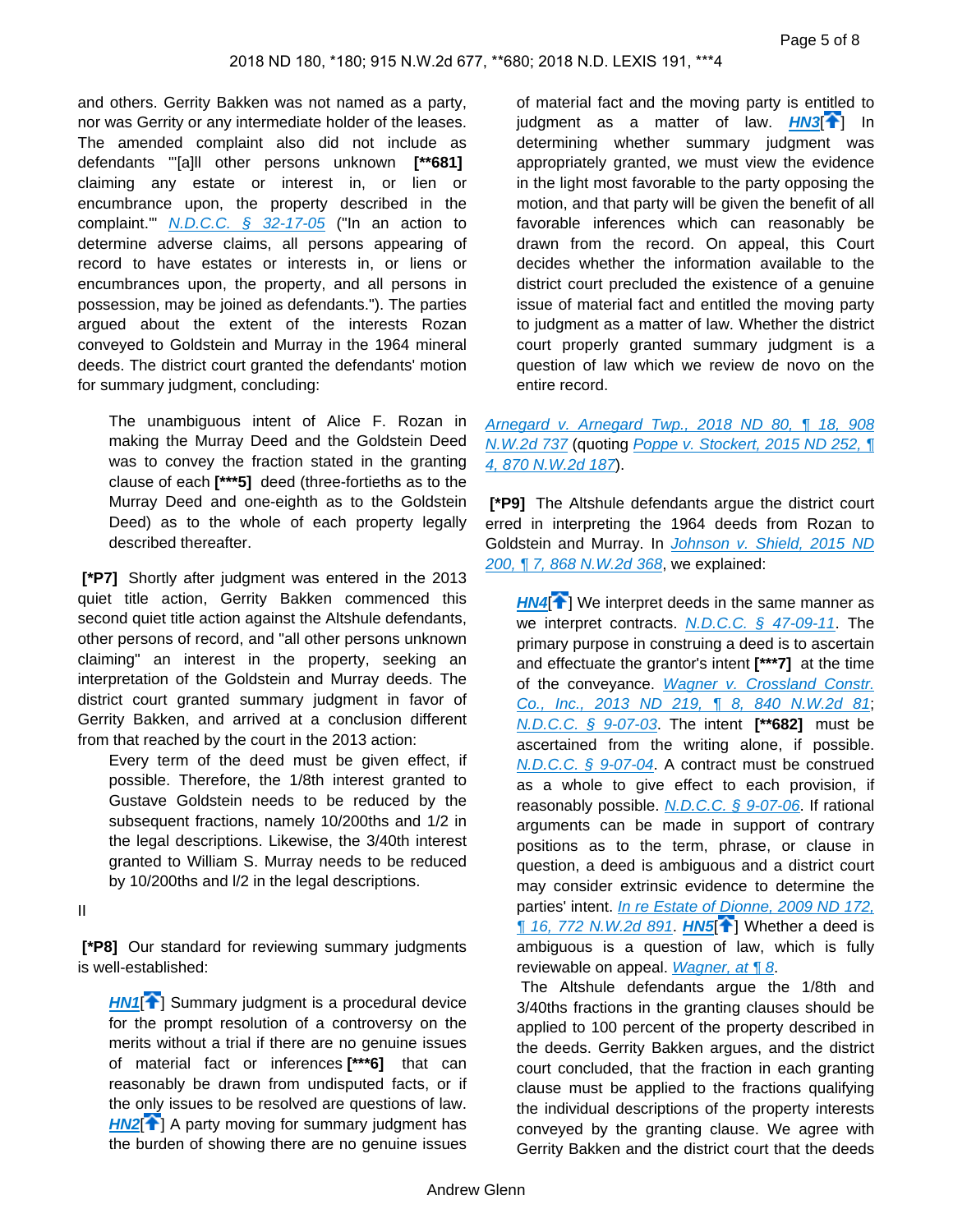should be interpreted to convey a fraction of a fraction.

 The deeds convey a fraction of Rozan's fractional mineral interests in the subject properties. This sensible construction is supported by the plain and unambiguous **[\*\*\*8]** language in the deeds as well as 1 [Williams & Meyers, Oil and Gas Law § 309](https://advance.lexis.com/api/document?collection=analytical-materials&id=urn:contentItem:52BW-NMJ0-R03M-P32N-00000-00&context=) n.4 (2017), and the case cited in the treatise to support the proposition, Mitchel v. Brown, 43 Cal. App. 2d [217, 110 P.2d 456 \(Cal. Ct. App. 1941\)](https://advance.lexis.com/api/document?collection=cases&id=urn:contentItem:3S1W-M5B0-003V-P26B-00000-00&context=). In Mitchell, the grantor conveyed an undivided 2 1/2 percent of all oil, gas and other minerals "in the following described property . . . [property description] . . . An undivided 1/2 of Parcel No. 5." [Id. at 456-57](https://advance.lexis.com/api/document?collection=cases&id=urn:contentItem:3S1W-M5B0-003V-P26B-00000-00&context=). The lower court had ruled the plaintiffs were entitled to 2 1/2 percent of the oil, gas and other minerals underlying the entire 160 acres of land. *[Id. at 457](https://advance.lexis.com/api/document?collection=cases&id=urn:contentItem:3S1W-M5B0-003V-P26B-00000-00&context=)*. After citing rules of deed construction similar to ours, the appellate court disagreed:

Applying these rules of construction to the deed before us, we can only conclude that it was the intention of the grantors to convey 2 1/2 per cent of the oil, gas, etc., recovered from the land they actually owned, which was an undivided half interest in 160 acres, and that they did not intend to convey that percentage of all the oil recovered from the entire tract, as held by the trial court. The grantors were in the position of having a deed before them to execute, which conveyed 2 1/2 per cent of all oil, gas, etc., in certain land, including 160 acres of land in which they held only an undivided one-half interest. Before signing, they **[\*\*\*9]** inserted in handwriting, the words "an undivided 1/2 of", before the description of the property in which they held only a one-half interest. This left the deed reading 2 1/2 per cent of all oil, gas, etc., in an undivided onehalf of the land in question. Their intention in so doing was quite clear. It was to limit the 2 1/2 per cent royalty to the undivided interest which they owned, and exclude it as to the interest they did not own. If, as contended by respondents, they still intended to convey a 2 1/2 per cent of the oil in the entire 160 acres of land, they were doing a meaningless and useless act. . . .

. . . .

Our conclusion is, that the only reasonable construction to be placed upon said deed is, that it only conveyed a 2 1/2 per cent interest in the oil, gas, etc., in the property which was owned by the grantors, to-wit, an undivided one-half interest in the quarter section, and not in the entire 160 acres of land, and that the findings and judgment are not supported by the evidence.

[\*\*683] *[Id. at 458](https://advance.lexis.com/api/document?collection=cases&id=urn:contentItem:3S1W-M5B0-003V-P26B-00000-00&context=)*. The *Mitchell* court's analysis is sound. We construe the deeds as a whole to give effect to each provision, and the Altshule defendants do not offer a logical explanation why the second fraction **[\*\*\*10]** in the Goldstein and Murray deeds, which indicates the fraction owned by the grantor, should be ignored.

**[\*P12]** The Altshule defendants rely on *Hild v.* [Johnson, 2006 ND 217, ¶ 3, 723 N.W.2d 389](https://advance.lexis.com/api/document?collection=cases&id=urn:contentItem:4M5X-B320-0039-43JS-00000-00&context=). In that case, the deed described the land conveyed as "All of Section Twenty-one (21) . . . containing 582.76 acres, more or less," which was less than the 640 acres in the section. We held that **[HN6](https://advance.lexis.com/api/document?collection=cases&id=urn:contentItem:5STW-HHP1-JXNB-64BN-00000-00&context=&link=clscc6)<sup>[4</sup>]** "[w]hen there is a discrepancy in a deed between the specific description of the property conveyed and an expression of the quantity conveyed, the specific description is controlling."  $Id.$  at  $\P$  13. Here, there is no discrepancy between the description of the property conveyed and the quantity conveyed in the deeds.

 **[\*P13]** In Averyt v. Grande, Inc., 717 S.W.2d 891, 893 (Tex. 1986), the court held that  $HNT^{\uparrow}$ ] "[i]f the deed reserves a fraction of the minerals under the land conveyed, then the deed reserves a fraction of the part of the mineral estate actually owned by the grantor and conveyed in the deed," but if "the deed reserves a fraction of the minerals under the land described, the deed reserves a fraction of the minerals under the entire physical tract, regardless of the part of the mineral estate actually conveyed." The Altshule defendants argue the "compelling rationale" of the Averyt court "results in the Rozan deeds **[\*\*\*11]** conveying the stated fraction of all of the described lands, without reduction on account of any fractions mentioned alongside the legal descriptions." However, the court noted that "here the interest conveyed is the same as the interest described," and the grantor "reserved onefourth of the royalty from the lands described, not from the interest described." *Id.* at 895. **[HN8](https://advance.lexis.com/api/document?collection=cases&id=urn:contentItem:5STW-HHP1-JXNB-64BN-00000-00&context=&link=clscc8)<sup>[4]</sup>**] Averyt does not hold that the language "following described lands" renders any fraction immediately preceding a property description subject to a deed's granting clause irrelevant to defining the interest conveyed. While Averyt may support the proposition that a reservation of an interest in property as a whole can apply to property beyond the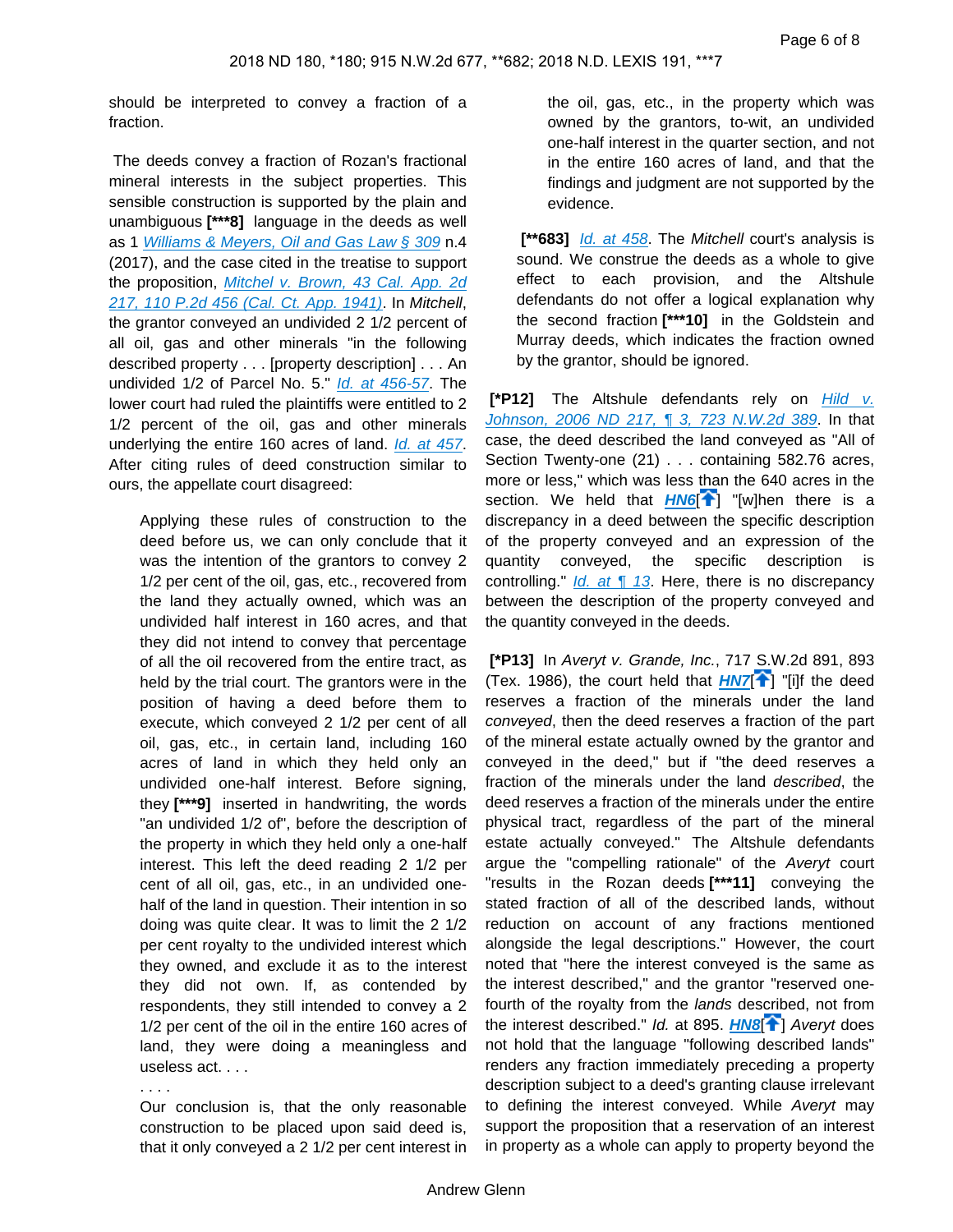more limited estate conveyed, it has little relevance to the deeds at issue in this case. To the extent Averyt can be interpreted to support the Altshule defendants' argument, we believe the **Mitchell** court's analysis is more persuasive.

 **[\*P14]** We conclude the district court did not err in construing the deeds to convey an interest in the subject property which results from multiplying the granting clause fraction and the property description fraction.

III

 **[\*P15]** The Altshule defendants nevertheless argue **[\*\*\*12]** the district court erred in quieting title in favor of Gerrity Bakken.

 **[\*P16]** The Altshule defendants argue the district court erred because it quieted title in favor of parties that do not appear in the chain of title. They claim no instrument of record conveys an interest from Devereaux Foundation to Devereux Foundation or from Pacific Oaks College and Children's School to Pacific Oaks Education Corporation. First, the absence of an "a" in the spelling of Devereux is immaterial. **[HN9](https://advance.lexis.com/api/document?collection=cases&id=urn:contentItem:5STW-HHP1-JXNB-64BN-00000-00&context=&link=clscc9)<sup>[4[\]](#page-2-0)</sup>** "The law presumes that differently spelled names refer to the same person when they sound alike or when common usage has by corruption or abbreviation made their pronunciation identical." 1 Patton and Palomar on Land Titles  $\S$  78 (3rd ed. 2003); see also State v. Laymon, [217 Neb. 464, 348 N.W.2d 902, 903 \(Neb. 1984\)](https://advance.lexis.com/api/document?collection=cases&id=urn:contentItem:3RXP-5VB0-003D-B0M6-00000-00&context=); SBAND Title Standards 10-01 (2012) ("Names which sound alike should be presumed **[\*\*684]** to refer to the same person in the absence of knowledge to the contrary."). Second, in the 2013 quiet title action, it appears to have been undisputed and the district court specifically found that "Pacific Oaks Education Corporation is the same party as 'Pacific Oaks College and Children's School.'" This argument is without merit.

 **[\*P17]** The Altshule defendants also argue this quiet title action **[\*\*\*13]** constitutes an impermissible collateral attack on the 2013 quiet title judgment. **[HN10](https://advance.lexis.com/api/document?collection=cases&id=urn:contentItem:5STW-HHP1-JXNB-64BN-00000-00&context=&link=clscc10)**[ <sup>1</sup>] A quiet title or declaratory judgment is not binding on any persons having interests in leases and wells who were not made parties to the action. See Golden v. SM Energy Co., 2013 ND 17, 1 21, 826 N.W.2d 610; see also [Nord v. Herrman, 2001 ND 11, ¶ 14, 621 N.W.2d](https://advance.lexis.com/api/document?collection=cases&id=urn:contentItem:428G-7610-0039-40MV-00000-00&context=)  [332](https://advance.lexis.com/api/document?collection=cases&id=urn:contentItem:428G-7610-0039-40MV-00000-00&context=) ("The judgment is not binding on other property owners in the area who were not made parties to this action and who might have a claim to the subject property."). Gerrity Bakken and its predecessors, "persons appearing of record" to have an interest in the property, were not made parties to the 2013 quiet title

<span id="page-6-1"></span>action. [N.D.C.C. § 32-17-05](https://advance.lexis.com/api/document?collection=statutes-legislation&id=urn:contentItem:5CP7-WYG1-66WP-P4FR-00000-00&context=). **[HN11](https://advance.lexis.com/api/document?collection=cases&id=urn:contentItem:5STW-HHP1-JXNB-64BN-00000-00&context=&link=clscc11)**[ ] "[U]nless one is a party to a proceeding or in privity with those who are parties to an action, he cannot be bound by the judgment in that action." Sturdevant v. SAE Warehouse, [Inc., 270 N.W.2d 794, 799 \(N.D. 1978\)](https://advance.lexis.com/api/document?collection=cases&id=urn:contentItem:3RXP-62S0-003G-903X-00000-00&context=) (footnote omitted). However, the privity doctrine cannot be applied if the rights to property were acquired by the person sought to be bound before the adjudication. See Hull v. [Rolfsrud, 65 N.W.2d 94, 98 \(N.D. 1954\)](https://advance.lexis.com/api/document?collection=cases&id=urn:contentItem:3S12-4CY0-000K-23FC-00000-00&context=). Here, because Gerrity Bakken and its predecessors acquired their interest from Pacific Oaks College and Children's School and Devereux Foundation in 2011, two years before the 2013 quiet title action, the privity doctrine does not apply. See id. This is not an impermissible collateral attack on the 2013 quiet title **[\*\*\*14]** judgment.

<span id="page-6-2"></span>**[\*P18[\]](#page-2-1)** We have often said that **[HN12](https://advance.lexis.com/api/document?collection=cases&id=urn:contentItem:5STW-HHP1-JXNB-64BN-00000-00&context=&link=clscc12)<sup>[4]</sup>** in a quiet title action all persons appearing of record to have a possible claim or interest in the land involved should be made parties. See Wacker Oil, Inc. v. LoneTree Energy, [Inc., 459 N.W.2d 381, 383 \(N.D. 1990\)](https://advance.lexis.com/api/document?collection=cases&id=urn:contentItem:3RXP-51H0-003G-9211-00000-00&context=); Williams Co. v. Hamilton, 427 N.W.2d 822, 824 (N.D. 1988); see also [Woodland v. Woodland, 147 N.W.2d 590, 593 Syll. ¶ 1](https://advance.lexis.com/api/document?collection=cases&id=urn:contentItem:3RXP-6G30-003G-91KM-00000-00&context=)  [\(N.D. 1966\)](https://advance.lexis.com/api/document?collection=cases&id=urn:contentItem:3RXP-6G30-003G-91KM-00000-00&context=) (in a quiet title action a person appearing of record as having a possible claim to or interest in the land involved is a "necessary party to the action" and attempted service upon the person as "unknown persons" is insufficient to give the court jurisdiction under [N.D.C.C. § 32-17-06](https://advance.lexis.com/api/document?collection=statutes-legislation&id=urn:contentItem:5CP7-WYG1-66WP-P4FT-00000-00&context=)). The Altshule defendants blame Pacific Oaks College and Children's School and Devereux Foundation for failing to name all necessary parties in the 2013 quiet title action, but  $H N 13$ [<sup>1</sup>] [N.D.R.Civ.P. 19](https://advance.lexis.com/api/document?collection=statutes-legislation&id=urn:contentItem:4FY5-9BM0-R03M-M3D6-00000-00&context=) allows a motion by any party, and the court on its own motion, to add necessary parties. See [Belden v. Hambleton, 554 N.W.2d 458, 461 \(N.D.](https://advance.lexis.com/api/document?collection=cases&id=urn:contentItem:3RXP-4J00-003G-9023-00000-00&context=)  [1996\)](https://advance.lexis.com/api/document?collection=cases&id=urn:contentItem:3RXP-4J00-003G-9023-00000-00&context=); see also [Hook v. Hook & Ackerman, Inc., 187](https://advance.lexis.com/api/document?collection=cases&id=urn:contentItem:3S4X-16J0-003B-034T-00000-00&context=)  [F.2d 52, 59 n.7 \(3rd Cir. 1951\)](https://advance.lexis.com/api/document?collection=cases&id=urn:contentItem:3S4X-16J0-003B-034T-00000-00&context=); [Selman v. Am. Sports](https://advance.lexis.com/api/document?collection=cases&id=urn:contentItem:3S4N-7P10-003B-61DN-00000-00&context=)  [Underwriters, Inc., 697 F. Supp. 225, 231 \(W.D. Va.](https://advance.lexis.com/api/document?collection=cases&id=urn:contentItem:3S4N-7P10-003B-61DN-00000-00&context=)  [1988\)](https://advance.lexis.com/api/document?collection=cases&id=urn:contentItem:3S4N-7P10-003B-61DN-00000-00&context=). The Altshule defendants did not move to join persons necessary to "accord complete relief." [N.D.R.Civ.P. 19\(a\)\(1\)\(A\)](https://advance.lexis.com/api/document?collection=statutes-legislation&id=urn:contentItem:4FY5-9BM0-R03M-M3D6-00000-00&context=).

<span id="page-6-4"></span><span id="page-6-3"></span><span id="page-6-0"></span> **[\*P19]** The Altshule defendants argue the district court erred in essentially setting aside the 2013 quiet title judgment. **[HN14](https://advance.lexis.com/api/document?collection=cases&id=urn:contentItem:5STW-HHP1-JXNB-64BN-00000-00&context=&link=clscc14)<sup>[1</sup>[\]](#page-2-2)** "A non-party, however, may maintain a suit to set aside the allegedly damaging judgment if he has an interest which is jeopardized by enforcement of the judgment and the circumstances support a present grant of relief." Gulfstream Bldg. [Assoc., Inc. v. Britt, 239 Va. 178, 387 S.E.2d 488, 490,](https://advance.lexis.com/api/document?collection=cases&id=urn:contentItem:3S3J-VSS0-003D-5162-00000-00&context=)  [6 Va. Law Rep. 1140 \(Va. 1990\)](https://advance.lexis.com/api/document?collection=cases&id=urn:contentItem:3S3J-VSS0-003D-5162-00000-00&context=) **[\*\*\*15]** ; see also [In re](https://advance.lexis.com/api/document?collection=cases&id=urn:contentItem:3S4X-HTG0-0039-P25M-00000-00&context=)  [Lovitt, 757 F.2d 1035, 1039 \(9th Cir. 1985\)](https://advance.lexis.com/api/document?collection=cases&id=urn:contentItem:3S4X-HTG0-0039-P25M-00000-00&context=); [In re La](https://advance.lexis.com/api/document?collection=cases&id=urn:contentItem:484K-YFW0-0039-01YV-00000-00&context=)  [Sierra Fin. Servs., Inc., 290 B.R. 718, 730-31](https://advance.lexis.com/api/document?collection=cases&id=urn:contentItem:484K-YFW0-0039-01YV-00000-00&context=) **[\*\*685]**